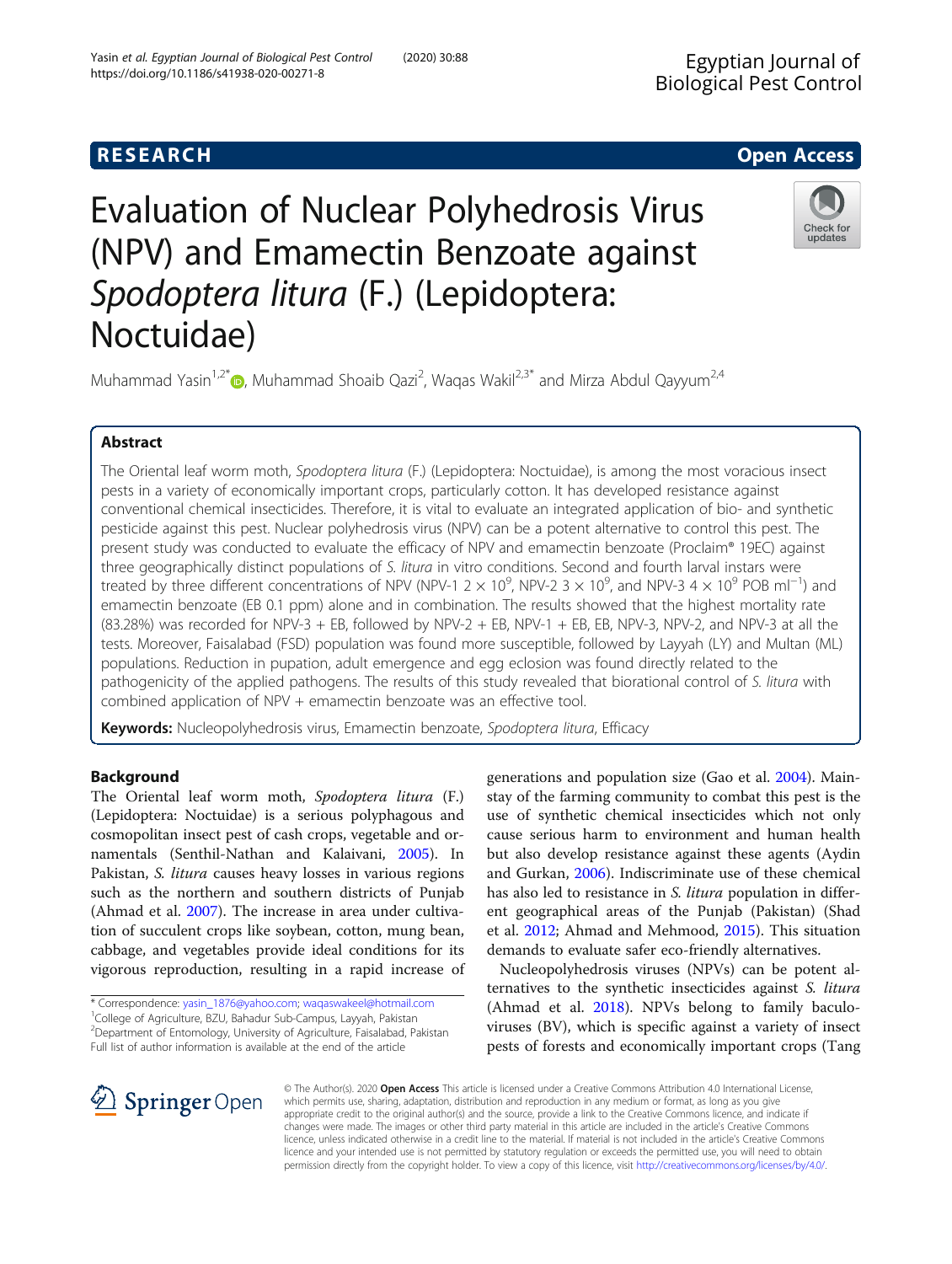et al. [2011](#page-4-0)). This family comprises 600 viruses, including two genera, NPV and Granuloviruses (GV) (Hu et al. [2003](#page-4-0)). NPVs have great potentials against many lepidopterous pests (Tang et al. [2011](#page-4-0) and Zhang et al. [2015\)](#page-5-0).

Emamectin benzoate is a semi-synthetic derivative of abamectin which has been developed for the purpose of controlling variety of lepidopterous pests worldwide (Jansson et al. [1997](#page-4-0)). Moreover, new chemical insecticides have been established from natural sources; disturb the normal physiological functions of the targeted species (Thompson et al. [2000\)](#page-4-0). Environmental Protection Agency (EPA) has classified emamectin benzoate as a reduced-risk compound due to environmentally benign characteristics (Saunders and Bret, [1997](#page-4-0)). It has both stomach and contact mode of actions, primarily acting on nicotinic acetylcholine receptor and subsequently on butyric acid receptors. Emamectin benzoate in contrast to synthetic insecticides, has low mammalian toxicity and exerts no toxic effect on non-target organisms. Due to strong mode of action, it is widely used against lepidopterous and dipterous insect pest (Stanley et al. [2006](#page-4-0); Wang et al. [2013\)](#page-5-0). In Pakistan, emamectin benzoate has been registered for the control of several species of Lepidoptera in field crops and vegetables.

Integration of synthetic insecticides with baculovirus enhances the efficacy of baculovirus, especially against S. litura (Arti and Yogita, [2014](#page-4-0); Shaurub et al. [2014](#page-4-0); Ayyub et al. [2019](#page-4-0) Nawaz et al., [2019\)](#page-4-0). Keeping in view the importance of low input based crop production and reduction of pesticides' load on the vegetable crops, the present study aimed to assess the efficacy of NPV alone and in combination with emamectin benzoate against 2nd and 4th larval instars of S. litura from various localities of Punjab (Pakistan) under laboratory conditions.

## Material and methods

#### Insect culture

Larvae of S. litura were collected from three different localities viz. Faisalabad (FSD), Multan (ML), and Layyah (LY), Pakistan and shifted to the Microbial Control Laboratory, Department of Entomology, University of Agriculture, Faisalabad. S. litura was mass cultured under the laboratory conditions at 26  $\pm$  2 °C, 70  $\pm$  5% relative humidity (R.H.) and a photoperiod of 12:12 (L:D) h on a semi artificial diet, following the method of Saljoqi et al. ([2015](#page-4-0)). Adults of S. litura were fed on 10.0% honey solution and provided with a coarse surface of tissue as nappy liner to lay eggs.

## Insecticide used

The commercial liquid formulation of Proclaim® (Emamectin benzoate, 19 g l−<sup>1</sup> , 19EC; Syngenta Pakistan, Ltd.,

Karachi, Pakistan) was used in the experiment. The insecticide was applied at 0.1 ppm.

#### Viral isolation and suspension preparation

NPV isolates were obtained from NPV-infected larvae stored in the Microbial Control Laboratory. The presence of NPV was confirmed by inverted microscope (× 40) with Giemsa staining (Yaman et al. [2001](#page-5-0)). Virus isolation and propagation were carried out in vivo as described by Monobrullah and Nagata [\(2000\)](#page-4-0). Purified occlusion bodies (POBs ml−<sup>1</sup> ) were counted five times, using a hemocytometer under inverted microscope. A dilution of various concentrations  $(2 \times 10^9; 3 \times 10^9;$  and  $4 \times 10^{9}$  POBs ml<sup>-1</sup>) was prepared in distilled water from stock suspension (Cory and Myers, [2003\)](#page-4-0).

#### Bioassay

Efficiency of emamectin benzoate and NPV was evaluated against 2nd and 4th larval instars. Both pathogens were applied, using a diet incorporation method. A diet piece of 0.5 g was offered to the larvae placed in glass vials (7 cm height, 3 cm in diameter) (Qayyum et al. [2015](#page-4-0)). The artificial diet, mixed with the three concentrations of NPV (2  $\times$  10<sup>9</sup>, 3×10<sup>9</sup>, and 4  $\times$  10<sup>9</sup> POB ml<sup>-1</sup>) and emamectin benzoate (0.1 ppm) or a combined suspension of these was used. Each treatment contained 15 larvae (as a replicate), and was repeated thrice. Larvae were fed on the treated artificial diets for 48 h. After 48 h, survivors were transferred into new vials containing non-treated fresh diet. Bioassay were conducted at 25 ± 2 °C,  $65 \pm 5\%$  R.H. and a photoperiod of 14:10 (D:L) h in an incubator. Mortality rate was recorded every 24 h and the last count was recorded till pupation of both larval instars. The larvae were poked with a blunt needle and those unable to move in a coordinated manner were considered as dead (Ma et al. [2008;](#page-4-0) Qayyum et al. [2015](#page-4-0)). Pupation and adult emergence data were also recorded hereafter. The emerged adults were allowed to mate freely at each treatment and egg hatching percentage was calculated.

#### Statistical analysis

Mortality means were corrected using Abbott's formula (Abbott, [1925\)](#page-4-0) and the data was subjected to one-way analysis of variance (ANOVA), using Minitab software (Minitab, [2002](#page-4-0)) and significance of means were separated by Tukey's HSD test at 1.0% significance level (Sokal and Rohlf, [1995](#page-4-0)).

### Results and discussion

Efficacy of NPV and emamectin benzoate was challenged against 2nd and 4th larval instars of *S. litura* on the artificial diet and all treatments were found significant. Highest mortality was recorded for NPV-3 + EB,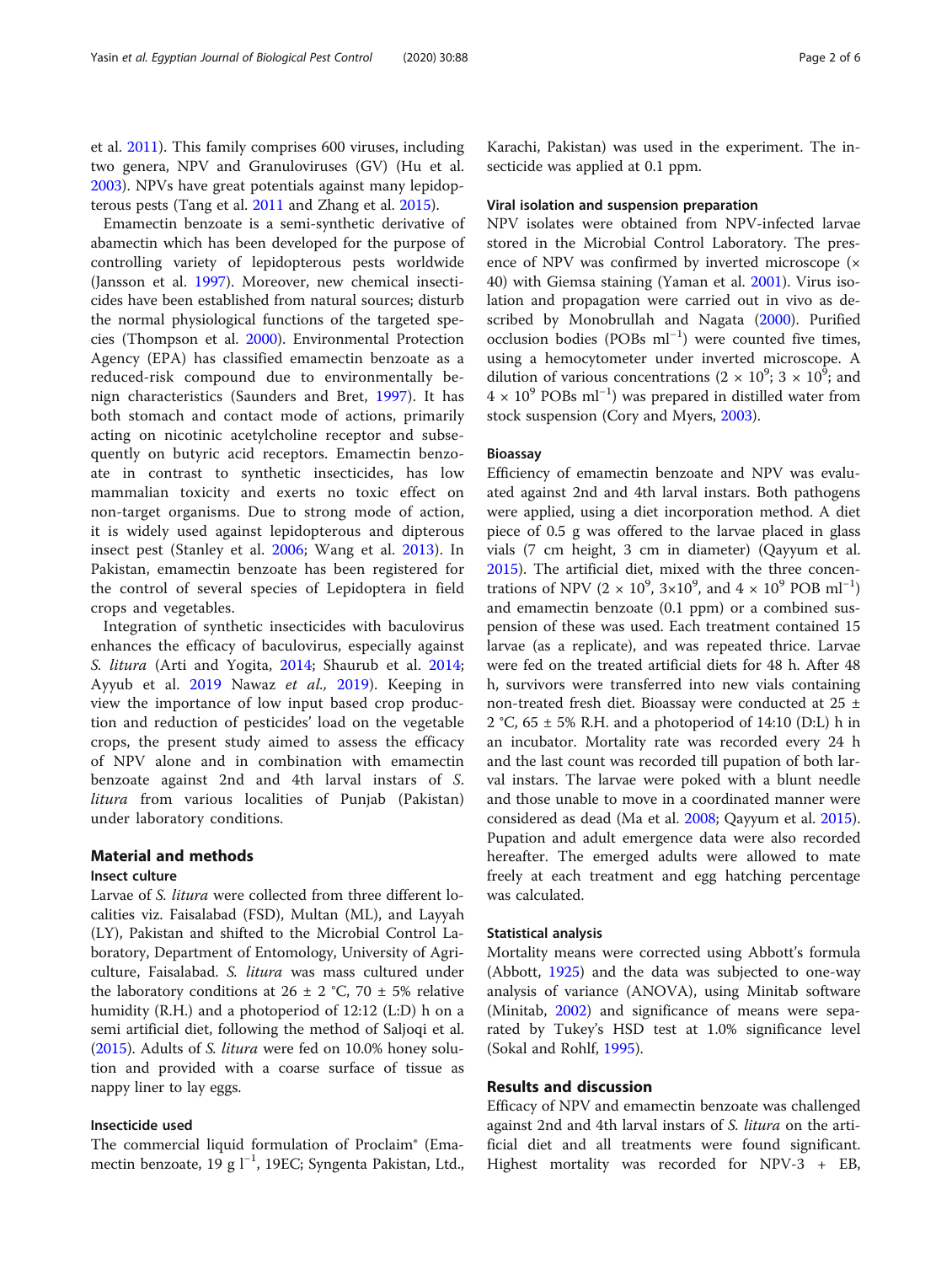<span id="page-2-0"></span>Table 1 Mean mortality (%±SE) of second and fourth larval instars of Spodoptera litura from three different field populations treated with nucleopolyhedrosis virus and emamectin benzoate (NPV-1 2 × 10<sup>9</sup> POBs ml<sup>−1</sup>, NPV-2 3 × 10<sup>9</sup> POBs ml<sup>−1</sup>, NPV-3 3 × 10<sup>9</sup> POBs ml<sup>-1</sup>, EM 0.1 ppm)

| <b>Treatments</b> | Second instar      |                   |                   | Fourth instar     |                   |                 |
|-------------------|--------------------|-------------------|-------------------|-------------------|-------------------|-----------------|
|                   | <b>FSD</b>         | LY                | ML                | <b>FSD</b>        | LY.               | ML              |
| NPV-1             | $22.27 + 1.13e$    | $15.76 + 0.87e$   | $13.38 + 0.92$ ef | $17.46 + 1.09f$   | $12.80 + 0.86f$   | $8.99 + 0.55f$  |
| NPV-2             | $35.66 + 1.55d$    | $27.35 + 1.11d$   | $20.31 + 1.14e$   | $28.21 + 1.61$ ef | $23.38 + 1.24$ ef | $16.45 + 1.03e$ |
| NPV-3             | $44.92 + 1.73cd$   | $38.25 \pm 1.38c$ | $31.79 + 1.50$ de | $39.79 + 1.59$ de | $32.43 + 1.43$ de | $25.50 + 1.20d$ |
| EM                | $49.52 + 1.67c$    | $42.64 + 1.57c$   | $37.09 + 1.39d$   | $44.42 + 1.70d$   | $38.62 + 1.54d$   | $30.74 + 1.37d$ |
| $NPV-1 + FM$      | $68.83 + 2.12b$    | $63.43 + 1.83bc$  | $56.13 + 2.10c$   | $62.27 + 2.67c$   | $57.51 + 2.29c$   | $50.31 + 2.06c$ |
| $NPV-2 + FM$      | $89.84 + 2.70ab$   | $81.42 + 2.61b$   | $73.28 \pm 2.74b$ | $80.72 + 3.80b$   | $73.49 + 2.84b$   | $66.82 + 2.24b$ |
| $NPV-3 + FM$      | $100.00 \pm 0.00a$ | $96.13 + 2.62a$   | $87.93 + 2.82a$   | $96.19 \pm 3.20a$ | $88.41 \pm 3.20a$ | $83.28 + 2.95a$ |

Mean sharing the same letters within each column are not significantly different at 1.0% level

followed by  $NPV-2 + EB$ ,  $NPV-1 + EB$ ,  $EB$ ,  $RPV-3$ , NPV-2, and NPV-3 at all the tests. For 2nd instar larvae, the highest larval mortality rate (49.52%) was recorded for emamectin benzoate in FSD population  $(F_{7,71}$  = 118.0,  $p \le 0.01$ ), followed by LY ( $F_{7,71} = 97.7$ ,  $p \le 0.01$ ) and then ML ( $F_{7,71} = 112$ ,  $p \le 0.01$ ) populations (Table 1). In the combined treatments, maximum larval mortality (100.0%) was recorded at the highest concentration of NPV (4  $\times$  10<sup>9</sup> POB ml<sup>-1</sup>) and emamectin benzoate (0.1 ppm) (Table 1). In case of 4th instar larvae, significant differences were found among all the treatments. In individual applications, the highest larval mortality (44.42%) was recorded for emamectin benzoate in FSD population  $(F_{7,71} = 128.0; p \le 0.01)$ , followed by LY ( $F_{7,71}$  = 87.6;  $p \le 0.01$ ) and then ML  $(F_{7,71} = 121; p \le 0.01)$ . Similarly, the highest mortality (96.19%) was recorded in FSD population, followed by LY and ML populations for a high concentration of NPV  $(4 \times 10^{9} \text{ POB m}^{-1})$  with emamectin benzoate (0.01 ppm) (Table 1). With regard to proportion of insects succeeded to pupate (Table 2), the interaction of NPV and emamectin benzoate varied greatly and significantly.

The combined applications of microbial pathogens may enhance their pathogenicity, persistence and infection rate (Ali et al. [2016](#page-4-0)). Moreover, the issue of insecticide resistance can also be minimized as they exhibit novel modes of actions, which is lacking in conventional chemical insecticides (Qayyum et al. [2015](#page-4-0) and Bala et al. [2018\)](#page-4-0).

Combined action of both the two pathogens was proved to be more fatal than their sole application and lower proportion of pupation was observed for all populations (2nd instar: FSD 0.00 ± 0.00, LY 2.96 ± 0.27, ML 7.40 ± 0.73; 4th instar: FSD 3.70 ± 0.37, LY 8.88 ± 0.71, ML 13.33  $\pm$  0.96) than the control treatment ( $\degree$  94.0%). Larval mortality increased as the numbers of polyhedral occlusion bodies (POBs) were increased in individual or combined applications. Similar findings were reported by Nawaz et al. [\(2019\)](#page-4-0) who reported a high mortality of Helicoverpa armigera (H.) larvae with the increase of POBs number. Obtained results are also parallel to the findings of Arrizubieta et al. ([2016](#page-4-0)), who reported the highest effectiveness of NPV and insecticides mixture against H. armigera. This might be attributed to the fact that the polyhedral bodies of NPV attach to the midget of host and multiply, thereby destroying the gut cells.

Table 2 Mean pupation (%±SE) of second and fourth larval instars of Spodoptera litura from three different field populations treated with nucleopolyhedrosis virus and emamectin benzoate. (NPV-1 2 × 10<sup>9</sup> POBs ml<sup>-1</sup>, NPV-2 3 × 10<sup>9</sup> POBs ml<sup>-1</sup>, NPV-3 4 × 10<sup>9</sup> POBs ml<sup>-1</sup>, EM 0.1 ppm)

| <b>Treatments</b> | Second instar       |                    |                   | Fourth instar      |                    |                     |
|-------------------|---------------------|--------------------|-------------------|--------------------|--------------------|---------------------|
|                   | <b>FSD</b>          | LY                 | ML                | <b>FSD</b>         | LY                 | ML                  |
| NPV-1             | $71.85 \pm 2.89b$   | $79.25 + 2.59h$    | $85.18 \pm 2.82b$ | $78.51 \pm 2.85$ b | $85.18 \pm 2.67$ b | 91.11 $\pm$ 3.22ab  |
| NPV-2             | $63.70 \pm 2.53$ bc | $68.14 + 2.27$ bc  | $76.29 + 2.56$ bc | $69.63 + 1.95$ bc  | $74.07 + 2.50$ bc  | $80.74 + 2.41b$     |
| NPV-3             | $51.85 + 2.34cd$    | $59.25 + 2.19cd$   | $65.18 + 1.88cd$  | $58.51 + 1.67c$    | $65.18 + 1.95cd$   | $72.59 \pm 2.16$ bc |
| EM                | $47.40 + 2.14d$     | $54.81 \pm 1.35$ d | $61.48 + 1.73cd$  | $53.33 \pm 1.42c$  | $60.74 \pm 1.71$ d | $66.66 \pm 2.57c$   |
| $NPV-1 + FM$      | $28.88 + 1.18e$     | $37.77 + 1.12$ be  | $43.70 + 1.42d$   | $34.81 + 1.25d$    | $41.48 + 1.42$ be  | $48.14 \pm 1.67$ d  |
| $NPV-2 + FM$      | $9.62 + 0.25f$      | $16.29 + 0.96f$    | $20.74 + 1.05e$   | $17.77 + 0.98e$    | $25.18 \pm 1.15$ f | $32.59 + 1.23e$     |
| $NPV-3 + EM$      | $0.00 \pm 0.00q$    | $2.96 \pm 0.27$ g  | $7.40 + 0.73f$    | $3.70 \pm 0.37$ f  | $8.88 \pm 0.71$ g  | $13.33 + 0.96f$     |
| Control           | $94.81 + 2.97a$     | $96.29 + 3.17a$    | $97.03 + 3.04a$   | $95.55 \pm 3.26a$  | $97.03 + 2.98a$    | $98.51 \pm 2.97a$   |

Mean sharing the same letters within each column are not significantly different at 1.0% level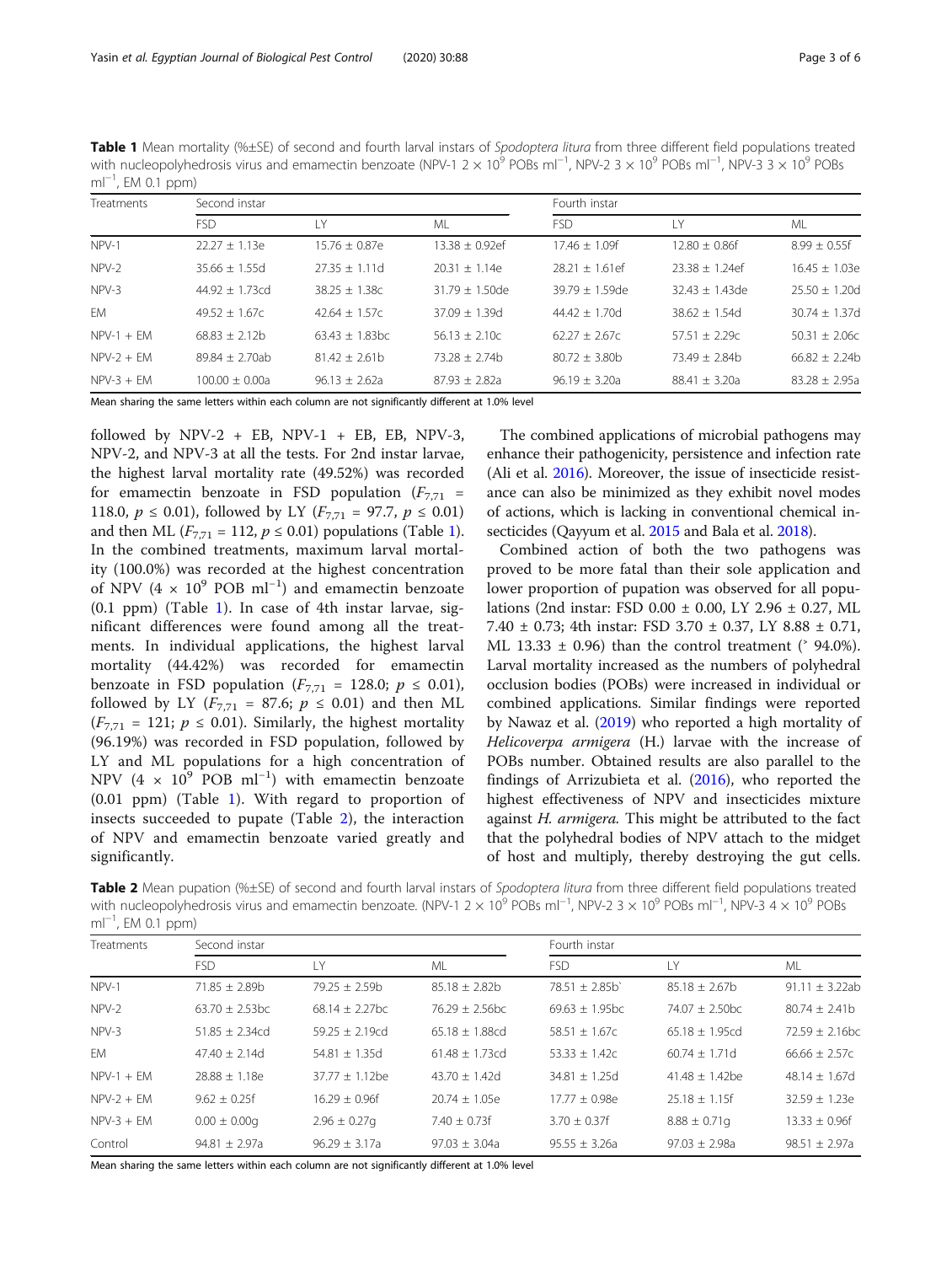Table 3 Mean adult emergence (%±SE) of second and fourth larval instars of Spodoptera litura from three different field populations treated with nucleopolyhedrosis virus and emamectin benzoate. (NPV-1 2 × 10<sup>9</sup> POBs ml<sup>−1</sup>, NPV-2 3 × 10<sup>9</sup> POBs ml<sup>−1</sup>, NPV-3 4 × 10<sup>9</sup> POBs ml<sup>-1</sup>, EM 0.1 ppm)

| Treatments   | Second instar       |                     |                     | Fourth instar      |                   |                    |
|--------------|---------------------|---------------------|---------------------|--------------------|-------------------|--------------------|
|              | <b>FSD</b>          | IY                  | ML                  | <b>FSD</b>         | 1 Y               | ML                 |
| NPV-1        | $68.14 + 2.34b$     | $75.55 + 1.92b$     | $80.74 + 2.54h$     | $74.81 + 2.48h$    | $82.96 + 2.74b$   | $87.40 + 2.73ab$   |
| NPV-2        | $57.77 \pm 2.48$ bc | $63.70 \pm 1.45c$   | $71.85 \pm 2.19$ bc | $63.70 \pm 2.74c$  | $71.85 + 2.94$ bc | $76.29 \pm 1.96$ b |
| $NPV-3$      | $48.88 + 1.53cd$    | $54.81 + 2.09cd$    | $62.96 + 1.95cd$    | $55.5 \pm 1.92$ cd | $62.22 \pm 1.92c$ | $67.46 + 1.52$ bc  |
| <b>FM</b>    | $42.96 \pm 1.66$ d  | $51.85 \pm 1.48$ cd | $58.51 + 1.67cd$    | $47.40 + 1.82d$    | $54.81 + 1.47$ de | $62.96 + 1.74c$    |
| $NPV-1 + FM$ | $25.18 + 1.17e$     | $32.59 + 1.25d$     | $37.77 \pm 1.22$ d  | $31.85 \pm 1.15e$  | $36.29 + 1.24e$   | $45.28 + 1.25d$    |
| $NPV-2 + FM$ | $6.66 + 0.22$ f     | $14.81 + 1.17e$     | $19.25 + 1.07e$     | $12.59 + 0.54f$    | $23.70 + 1.05f$   | $27.40 \pm 1.13e$  |
| $NPV-3 + FM$ | $0.00 + 0.00$ f     | $1.48 + 0.17f$      | $4.44 \pm 0.21$ f   | $0.00 \pm 0.00$ g  | $6.66 \pm 0.13q$  | $9.62 + 0.39f$     |
| Control      | $94.07 \pm 3.33a$   | $95.55 \pm 3.11a$   | $96.29 \pm 3.17a$   | $94.81 \pm 3.85a$  | $96.29 \pm 3.61a$ | $97.77 \pm 3.11a$  |

Mean sharing the same letters within each column are not significantly different at 1.0% level

The midgut is the first binding site of POBs, where they multiply and then infection transfer from cell to cell, causing the death of the host (Arif et al. [2018](#page-4-0)). In the present study, a high mortality rate was recorded in the combined treatments than in the sole application of NPV or emamectin benzoate. Additive or synergistic effects can be resulted by dual action of both pathogens, which may broaden the action spectrum. Similar findings were also reported (Qayyum et al. [2015;](#page-4-0) Ayyub et al. [2019](#page-4-0) and Nawaz et al. [2019](#page-4-0); Maqsood et al. [2019](#page-4-0)). Contrarily, Trang et al. ([2002\)](#page-5-0) reported antagonistic effects of NPV and imidacloprid. Antagonism may be caused due to reducing feeding or changing in pH of gut (El-Helaly and El-bendary [2013](#page-4-0)).

Apart from untreated larvae, the highest level of pupation (2nd instar: FSD 71.85 ± 2.89, LY 79.25 ± 2.59, ML 85.18 ± 2.42; 4th instar: FSD 78.51 ± 1.85, LY 85.18  $\pm$  2.67, ML 91.11  $\pm$  3.22) was observed in NPV1 treatment for both 2nd and 4th larval instars respectively (Table [2](#page-2-0)). Adult emergence and egg eclosion of both instars were found inversely related to pathogenicity of NPV and emamectin benzoate. Significant differences

were observed at individual and combined treatments for all populations. Lowest adult emergence (2nd instar: FSD 0.00 ± 0.00, LY 1.48 ± 0.17, ML 4.44 ± 0.21; 4th instar: FSD 0.00  $\pm$  0.00, LY 6.66  $\pm$  0.13, ML 9.62  $\pm$  039) and egg hatchability (2nd instar: FSD  $0.00 \pm 0.00$ , LY 0.00 ± 0.00, ML 2.93 ± 0.09; 4th instar: FSD 4.85 ± 0.08, LY 10.42 ± 0.47, ML 16.19 ± 0.92) was recorded in larvae treated with NPV-3 and EMB in 2nd and 4th instars, respectively, whereas the highest level was recorded in larvae treated with NPV-1. Overall, combined application exerted more hazardous effect on adult emergence and egg eclosion than the individual applications and was inversely proportional to the pathogenicity dependent manners (Tables 3 and 4). Similar findings were also ob-served by Qayyum et al. ([2015\)](#page-4-0) with Bacillus thuringiensis and NPV against H. armigera. Different susceptibility levels were observed in various populations. This might show the level of resistance in insects towards insecticides to which they have been exposed frequently and successively. Resistant populations (ML), frequently exposed to the insecticides, attained cross resistance against emamectin benzoate and vice versa.

Table 4 Mean egg eclosion (%±SE) of second and fourth larval instars of Spodoptera litura from three different field populations treated with nucleopolyhedrosis virus and emamectin benzoate. (NPV-1 2 × 10<sup>9</sup> POBs ml<sup>−1</sup>, NPV-2 3 × 10<sup>9</sup> POBs ml<sup>−1</sup>, NPV-3 4 × 10<sup>9</sup> POBs ml<sup>-1</sup>, EM 0.1 ppm)

| <b>Treatments</b> | Second instar       |                    |                   | Fourth instar       |                    |                     |
|-------------------|---------------------|--------------------|-------------------|---------------------|--------------------|---------------------|
|                   | <b>FSD</b>          | LY                 | <b>ML</b>         | <b>FSD</b>          | LY                 | ML                  |
| NPV-1             | $63.39 \pm 2.41ab$  | $70.61 \pm 2.47$ b | $76.46 \pm 2.89b$ | $74.45 \pm 1.35a$   | $83.14 \pm 2.23ab$ | $89.48 \pm 2.40$ ab |
| NPV-2             | $51.91 \pm 2.17$ bc | $62.58 \pm 2.09c$  | $68.79 + 2.73$ bc | $60.44 \pm 2.27c$   | $72.39 + 2.15h$    | 77.07 ± 1.99bc      |
| NPV-3             | $39.68 \pm 1.34c$   | $47.10 \pm 1.58$ d | $51.02 \pm 1.93c$ | $45.08 \pm 1.58$ d  | $54.91 \pm 1.42c$  | $63.20 \pm 2.29c$   |
| EM                | $27.28 \pm 1.21$ cd | $38.50 \pm 1.31e$  | $42.25 + 1.25cd$  | $32.59 \pm 1.25e$   | $43.95 \pm 1.30cd$ | $52.58 \pm 1.60$ cd |
| $NPV-1 + FM$      | $18.49 + 1.03d$     | $27.47 + 1.12f$    | $35.96 \pm 1.39d$ | $25.15 \pm 1.09$ ef | $36.41 \pm 1.23$ d | $41.25 \pm 1.42$ d  |
| $NPV-2 + FM$      | $11.45 + 0.22e$     | $18.40 \pm 1.01q$  | $21.18 + 1.14e$   | $18.22 + 0.48f$     | $24.05 \pm 1.11e$  | $33.28 \pm 1.19$ de |
| $NPV-3 + EM$      | $0.00 + 0.00f$      | $0.00 + 0.00h$     | $2.93 \pm 0.09$ f | $4.85 \pm 0.08q$    | $10.42 + 0.47f$    | $16.19 \pm 0.92$ f  |
| Control           | $83.37 + 2.63a$     | $90.63 + 3.61a$    | $92.39 + 2.82a$   | $92.74 \pm 3.39a$   | $93.89 \pm 2.92a$  | $95.38 \pm 3.23a$   |

Mean sharing the same letters within each column are not significantly different at 1.0% level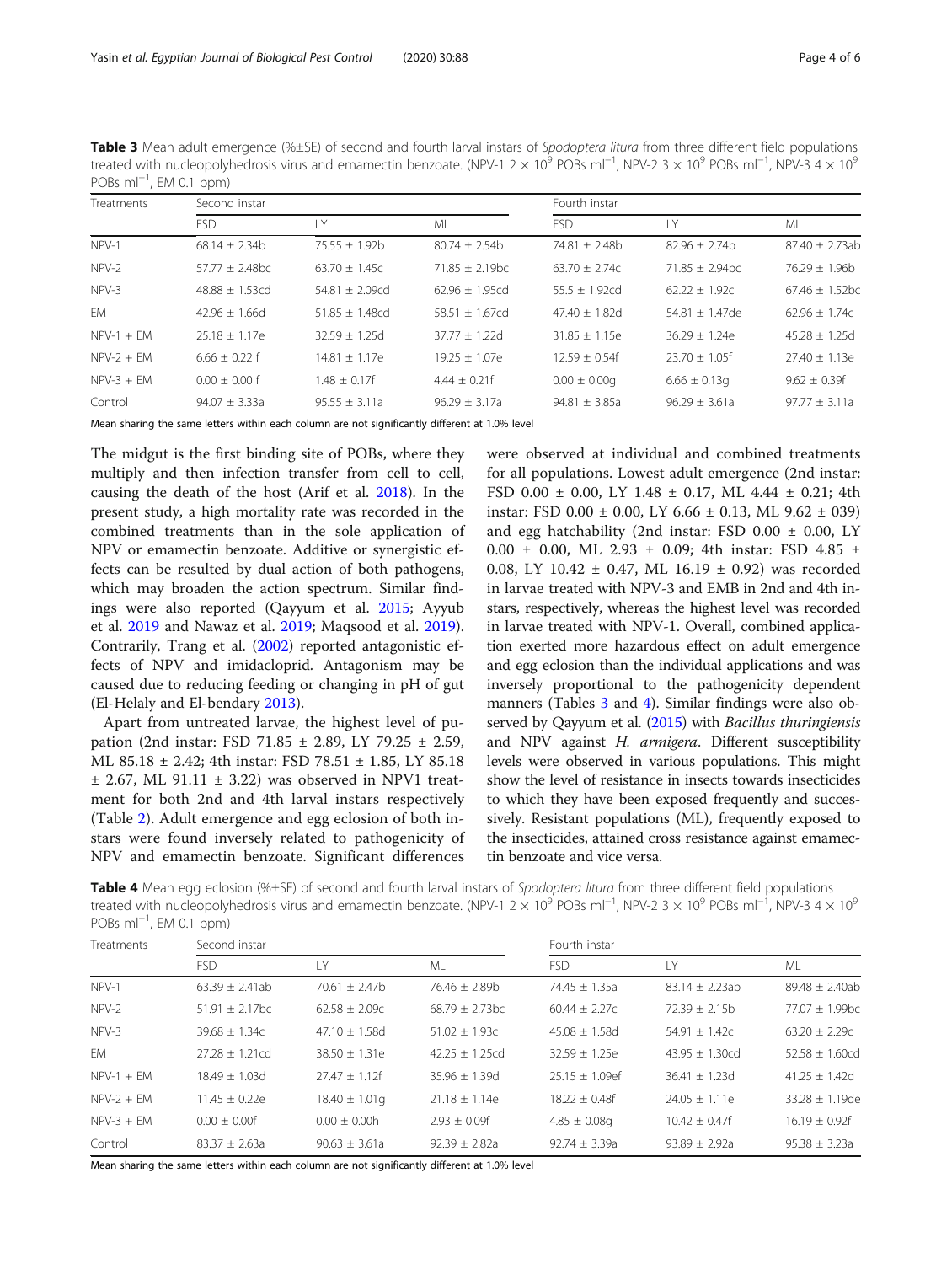## <span id="page-4-0"></span>Conclusion

Integration of NPV and emamectin benzoate could be effectively used against the notorious pest (S. litura). Both of the two pathogens represented better tools to combat resistance related issues. Further evaluations under field conditions is needed for further validation.

#### Acknowledgements

We are obliged to Dr. Ahmad Nawaz (College of Agriculture, BZU Bahadur Sub-Campus, Layyah) for his valuable suggestions in MS.

#### Authors' contributions

All authors equally participated in this study. WW conceived and designed the study. MSQ and MY conducted the research and prepared first draft. MAQ performed statistical analysis and prepared graphs. WW supervised, reviewed and edited MS for final submission. The author(s) read and approved the final manuscript.

#### Funding

N/A

#### Availability of data and materials

The datasets used and/or analyzed during the current study are available from the corresponding authors on request.

#### Ethics approval and consent to participate

Not applicable

#### Consent for publication

All authors are agreed to publish this MS and it has not been submitted in any other journal.

#### Competing interests

The authors declare that they have no competing interests.

#### Author details

<sup>1</sup>College of Agriculture, BZU, Bahadur Sub-Campus, Layyah, Pakistan. <sup>2</sup> Department of Entomology, University of Agriculture, Faisalabad, Pakistan. <sup>3</sup>Department of Continuing Education, University of Agriculture, Faisalabad, Pakistan. <sup>4</sup>Department of Entomology, MNS University of Agriculture, Multan, Pakistan.

#### Received: 12 February 2020 Accepted: 25 May 2020 Published online: 07 July 2020

#### References

- Abbott WS (1925) A method of computing the effectiveness of an insecticide. J Econ Entomol 18:265–267
- Ahmad JN, Mushtaq R, Ahmad SJN, Maqsood S, Ahuja I, Bones AM (2018) Molecular identification and pathological characteristics of NPV isolated from Spodoptera litura (Fabricius) in Pakistan. Pak J Zool 50:2229–2237
- Ahmad M, Arif MI, Ahmad M (2007) Occurrence of insecticide resistance in field populations of Spodoptera litura (Lepidoptera: Noctuidae) in Pakistan. Crop Prot 26:809–817
- Ahmad M, Mehmood R (2015) Monitoring of resistance to new chemistry insecticides in Spodoptera litura (Lepidoptera: Noctuidae) in Pakistan. J Econ Entomol 108(3):1279–1288
- Ali H, Hou Y, Tang B, Shi Z, Muhammad A, Sanda NB (2016) A way of reproductive manipulation and biology of Wolbachia pipientis. J Exp Biol Agric Sci 4(2):156–168
- Arif M, Islam SU, Adnan M, Anwar M, Ali H, Wu Z (2018) Recent progress on gene silencing/suppression by virus-derived small interfering RNAs in rice viruses especially Rice grassy stunt virus. Microb Pathog 125:210–218
- Arrizubieta M, Simón O, Torres-Vila LM, Figueiredo E, Mendiola J, Mexia A, Caballero P, Williams T (2016) Insecticidal efficacy and persistence of a cooccluded binary mixture of Helicoverpa armigera n0ucleopolyhedro virus (Hear NPV) variants in protected and field-grown tomato crops on the Iberian Peninsula. Pest Manag Sci 72(4):660–670
- Arti P, Yogita W (2014) Field compatibility of microbial pesticide SL NPV with synthetic pesticide Roket, Cypermethrin + Profenofos] against tobacco caterpillar Spodoptera litura [Fabricus]. Res J Pharm Biol Chem Sci (2)4:767
- Aydin MH, Gurkan MO (2006) The efficacy of Spinosad on different strains of Spodoptera littoralis (Boisduval) (Lepidoptera: Noctuidae). Turkish J Biol 30:5–9
- Ayyub MB, Nawaz A, Arif MJ, Amrao L (2019) Individual and combined impact of nuclear polyhedrosis virus and spinosad to control the tropical armyworm, Spodoptera litura (Fabricius) (Lepidoptera: Noctuidae), in cotton in Pakistan. Egypt J Biol Pest Control 29(67):1–6
- Bala NS, Muhammad A, Ali H, Hou Y (2018) Entomopathogenic nematode Steinernema carpocapsae surpasses the cellular immune responses of the hispid beetle, Octodonta nipae (Coleoptera: Chrysomelidae). Microb Pathog 124:337–345
- Cory JS, Myers JH (2003) The ecology and evolution of insect baculoviruses. Annu Rev Ecol Evol Syst 34:239–272
- El-Helaly AA, El-bendary HM (2013) Impact of Spinosad and Nucleopolyhedrosis virus alone and in combination against the cotton leaf worm Spodoptera littoralis under laboratory. App Sci Rep 2(1):17–21
- Gao C, Bei Y, Chen T, Gu X (2004) On factors causing outbreak of Spodoptera litura (Fabricius). Acta Agri Zhejiangensis 16:332–335
- Hu Z, Chen X, Sun X (2003) Molecular Biology of Insect Viruses. A review. Adv Microb Control Insect Pests:83–107
- Jansson RK, Peterson RF, Mookerjee PK, Halliday WR, Argentine JA, Dybas RA (1997) Development of a novel soluble granule formulation of emamectin benzoate for control of Lepidopterous pests. Flo Entomol 80:425–442
- Ma X, Liu X, Ning X, Zhang B, Han F, Guan X, Tan Y, Zhang Q (2008) Effects of Bacillus thuringiensis toxin Cry1Ac and Beauveria bassiana on Asiatic corn borer (Lepidoptera: Crambidae). J Invert Pathol 99:123–128
- Maqsood S, Afzal M, Haider MS, Khan HAA, Ali M, Ashfaq M, Aqueel MA, Ullah MI (2019) Effectiveness of uuclear polyhedrosis virus and Bacillus thuringiensis alone and in combination against Spodoptera litura (Fabricius). Pak J Zool 51(2):631–641
- Minitab (2002) Software Inc. Northampton, MA, USA
- Monobrullah M, Nagata M (2000) Effects of larval age on susceptibility of Spodoptera litura (Lepidoptera: Noctuidae) to Spodoptera litura multiple nuclear polyhedrosis virus. Can Entomol 132:337–340
- Nawaz A, Ali H, Sufyan M, Gogi MD, Arif MJ, Ranjha MH, Arshid M, Waseem M, Mustafa T, Qasim M, Rizwan M, Zaynab M, Khan KA, Ghramh HA (2019) Comparative bio-efficacy of nuclear polyhedrosis virus (NPV) and Spinosad against American boll worm, Helicoverpa armigera (Hubner). Rev Brasil de Entomol 63:277–282
- Qayyum MA, Wakil W, Arif MJ, Sahi ST (2015) Bacillus thuringiensis and Nuclear Polyhedrosis Virus for the Enhanced Bio-control of Helicoverpa armigera. Int J Agric Biol 17(5):1043–1048
- Saljoqi A, Haq R, Ehsan-ul-Haq KJ, Ali G (2015) Rearing of Spodoptera litura (Fabricius) on different artificial diets and its parasitization with Trichogramma chilonis (Ishii). Pak J Zool 47(1):169–175
- Saunders DG, Bret BL (1997) Fate of spinosad in the environment. Down to Earth 52:14–20
- Senthil-Nathan S, Kalaivanic K (2005) Efficacy of nucleopolyhedrovirus and Azadiractin on Spodoptera litura Fabricius (Lepidoptera: Noctuidae). Biol Control 34(1):93–98
- Shad SA, Sayyed AH, Fazal S, Saleem MA, Zaka SM, Ali M (2012) Field evolved resistance to carbamates, organophosphates, pyrethroids, and new chemistry insecticides in Spodoptera litura Fab. (Lepidoptera: Noctuidae). J Pest Sci 85: 153–162
- Shaurub EH, El-Meguid AA, Abd El-Aziz NM (2014) Effect of individual and combined treatment with Azadirachtin and Spodoptera littoralis Multicapsid Nucleopolyhedrovirus (SpliMNPV, Baculoviridae) on the Egyptian Cotton Leaf worm Spodoptera littoralis (Boisduval) (Lepidoptera: Noctuidae). Ecol Balk 6(2): 93–100
- Sokal R, Rohlf FJ (1995) Biometry, 3rd edn. Freeman and Company, New York, USA
- Stanley J, Chandrasekaran S, Regupathy A, Sheeba-Jasmine R (2006) Base line toxicity of emamectin and spinosad to Spodoptera litura. Ann Plant Protect Sci 14:346–349
- Tanga XX, Sun XL, Pub GQ, Wang WB, Zhang CX, Zhua J (2011) Expression of a neurotoxin gene improves the insecticidal activity of Spodoptera litura nucleopolyhedrovirus (SpltNPV). Virus Res 159(1):51–56
- Thompson GD, Dutton R, Sparks TC (2000) Spinosad a case study: an example from a natural products discovery programme. Pest Manag Sci 56:696-702